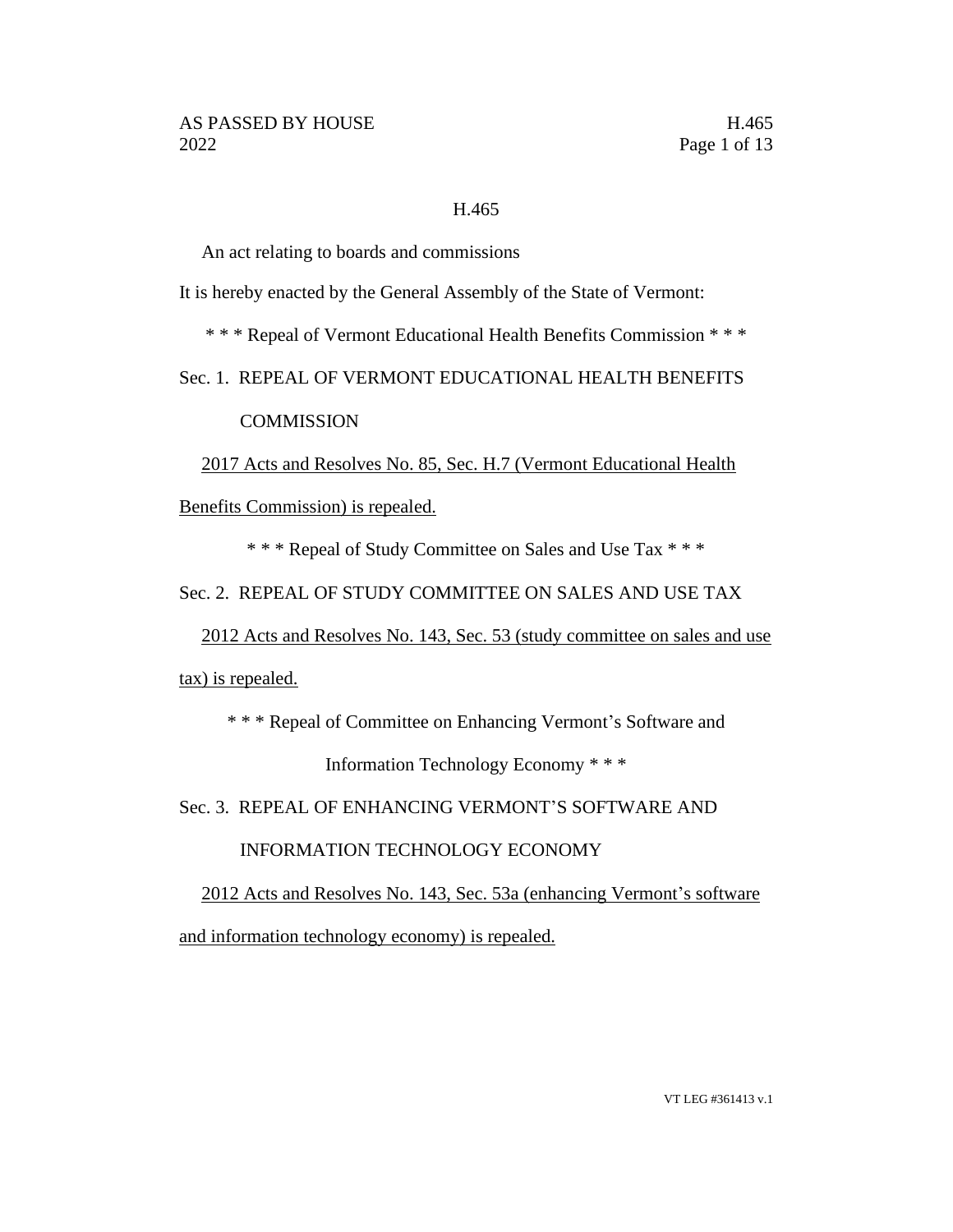\* \* \* Repeal of Youth in Agriculture, Natural Resources, and

Food Production Consortium \* \* \*

Sec. 4. 21 V.S.A. chapter 14 is amended to read:

# CHAPTER 14. YOUTH IN AGRICULTURE, NATURAL RESOURCES, AND FOOD PRODUCTION

#### § 1151. LEGISLATIVE FINDINGS AND PURPOSE

(a) The General Assembly finds that:

(1) Agriculture, natural resources, and food production play a central role in the economy and culture of Vermont.

(2) Farms and farm-based industries are experiencing an ever-increasing need for workers who are willing to work the hours involved in farming and who have the multiple skills necessary to handle successfully the multiple and varied responsibilities of farming.

(3) Farms have always provided the environment for youth to acquire workplace skills such as responsibility, creativity, and initiative and occupational skills ranging from plant and animal science to economics and to grow therefore into sought-after workers by a wide variety of employers.

(4) Programs such as the Farm Youth Corps have provided the infrastructure that is necessary to connect youth to careers in agriculture, natural resources, and food production.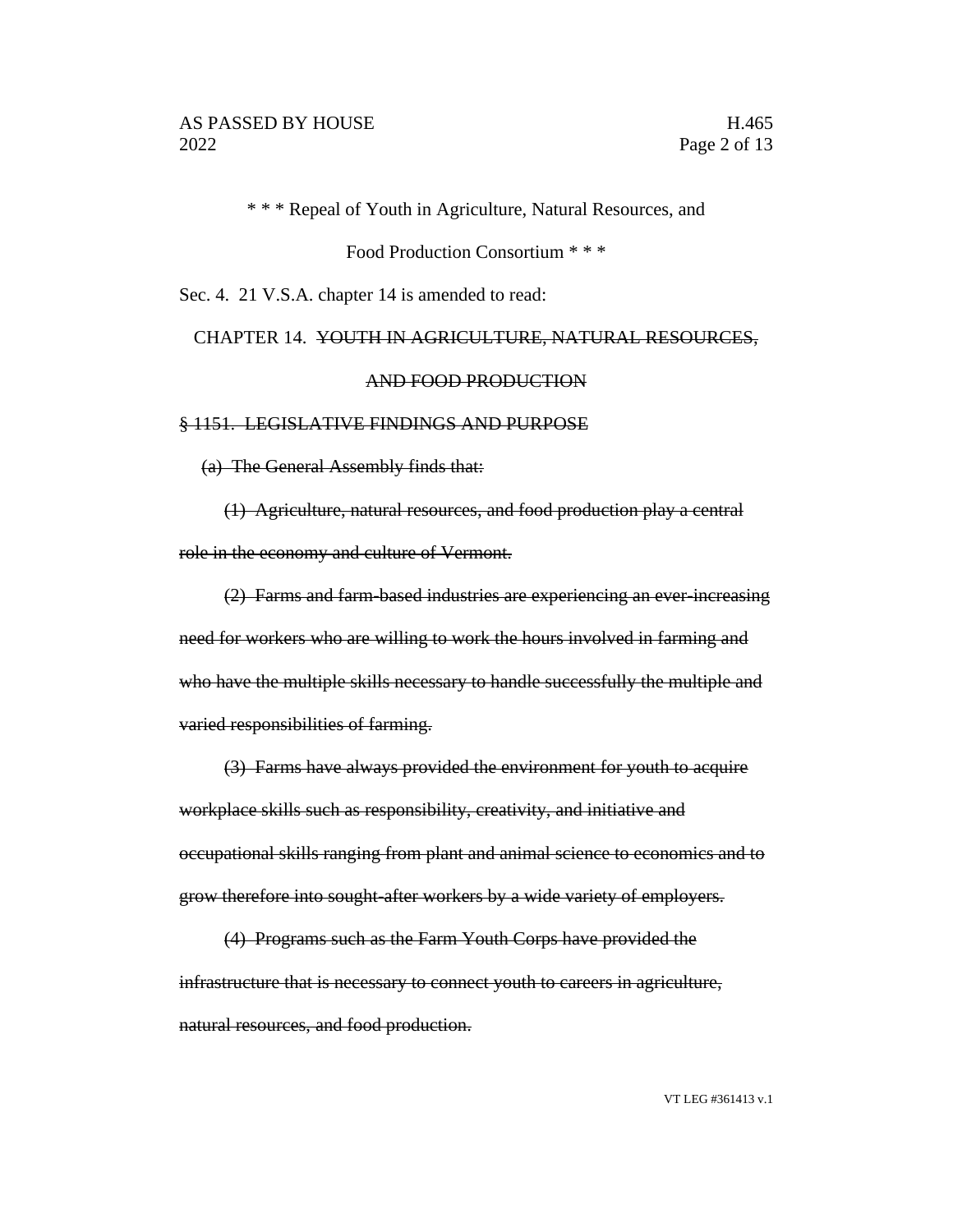(5) Programs that have provided youth with the opportunity to work on farms have declined due to reductions in federal funding.

(b) Therefore, it is the purpose of this chapter to create and support programs for youth that will engage them in agriculture, natural resources, and food production in order to:

(1) Provide them an opportunity to engage in work that provides them with hands-on learning and allows them to develop a strong work ethic and vital workplace and occupational skills that will be valuable in any career they might pursue.

(2) Encourage youth to pursue pathways to careers in agriculture, natural resources, and food production.

(3) Provide farmers with young short-term workers and the opportunity to mentor future, long-term employees.

(4) Ensure that youth are aware of the benefits of agriculture, natural resources, and food production to themselves and to Vermont.

§ 1152. YOUTH IN AGRICULTURE, NATURAL RESOURCES, AND

## FOOD PRODUCTION CONSORTIUM; CREATION

(a) There is created a Youth in Agriculture, Natural Resources, and Food Production Consortium of program providers in order that programs to build pathways to careers in agriculture, natural resources, and food production may be connected, developed, and supported in a coordinated manner. The

VT LEG #361413 v.1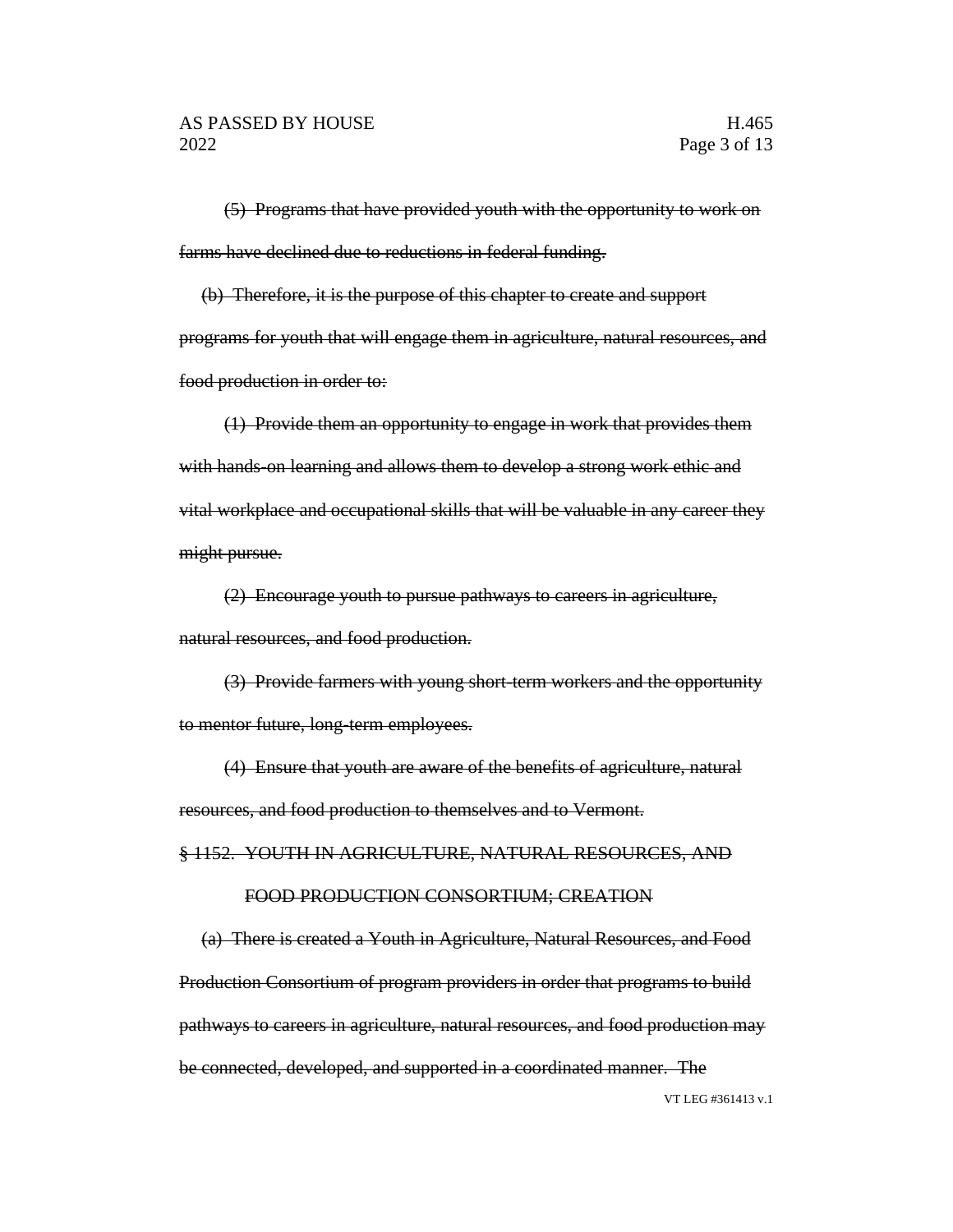Consortium shall comprise employees of the Department of Labor assigned by the Commissioner of Labor; employees of the Agency of Education assigned by the Secretary of Education; employees of the Agency of Agriculture, Food and Markets appointed by the Secretary of Agriculture, Food and Markets; employees of the Agency of Natural Resources appointed by the Secretary of Natural Resources; representatives of the Extension Service of the University of Vermont selected by the Service; and representatives from agriculture, food, and natural resources businesses appointed by the Secretary of Agriculture, Food and Markets.

(b) The consortium shall be attached to the Department of Labor for administrative support. It shall elect its own chair and meet as required to fulfill its obligations under this chapter.

#### § 1153. YOUTH IN AGRICULTURE, NATURAL RESOURCES, AND

#### FOOD PRODUCTION CONSORTIUM; POWERS AND DUTIES

VT LEG #361413 v.1 (a) The Consortium shall be charged with the oversight of the development and coordination of programs in agriculture, natural resources, and food production, and education to connect youths' experiences in agriculture, natural resources, and food production to their in-school learning and develop pathways for pursuing further education related to agriculture or natural resources. It shall seek to coordinate and connect programs around common standards, coordinate resources, provide a clearinghouse for information and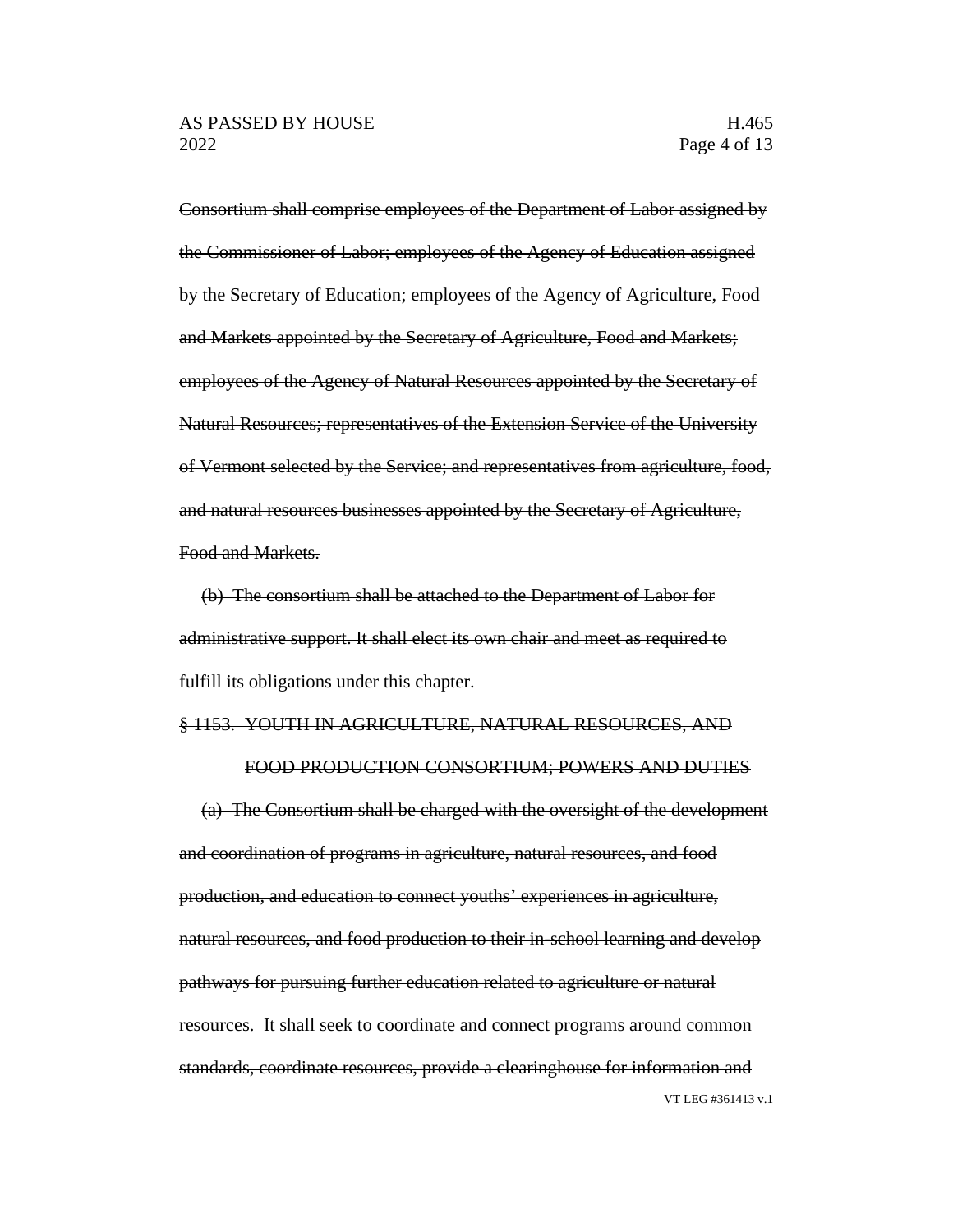technical assistance, establish a strong business and education partnership, identify missing components of the system, and oversee funds made available for the express purpose of implementing these pathways. It shall endeavor to sustain and expand programming in agriculture, natural resources, and food production on a statewide basis in order to affect middle and secondary school students in Vermont. The Consortium shall seek to ensure the effectiveness of all the programs in reaching large numbers of students, and in so far as possible, seek to provide programs in all regions of the State through a statewide system with uniform availability, eligibility, and funding requirements to make such opportunities available to all students.

(b) Among the programs to be reviewed and coordinated by the Consortium are projects that involve agriculture and the environment; programs within the elementary and middle school system that provide handson learning, such as "Ag in the Classroom" sponsored by the Agency of Agriculture, Food and Markets, and "Forest, Fields, and Futures" sponsored by UVM Extension; and secondary school programs in agriculture and natural resources-related areas in education; "Smokeyhouse" and other career technical education, agriculture, and natural resources programs offered by high schools and regional CTE centers. In addition, it shall review and coordinate programs such as the Youth Conservation Corps and the Farm Youth Corps of the Department of Labor, which has offered summer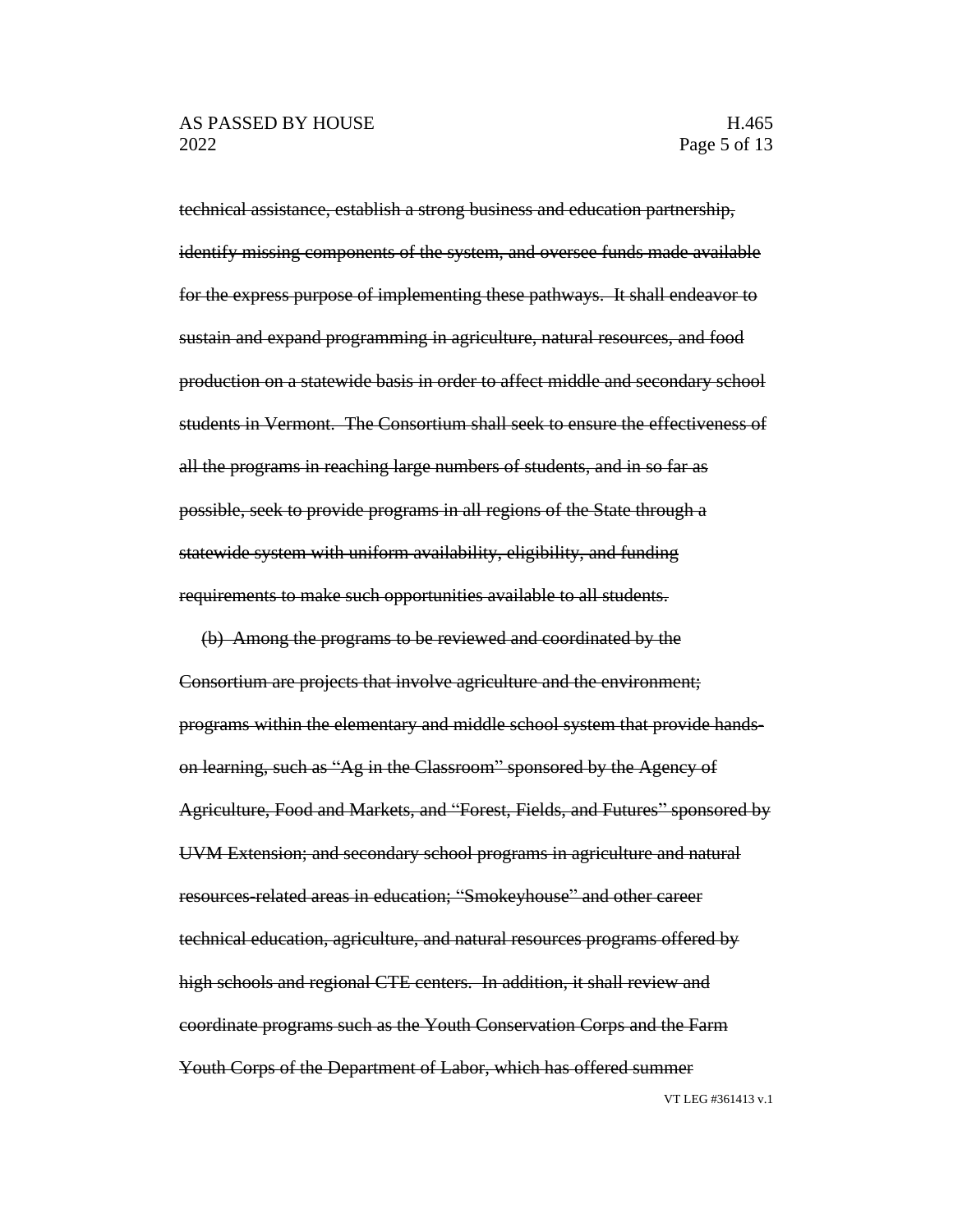employment for students on farms, and other summer employment programs and alternative programs for in-school youth operated outside the public school funding system.

(c) [Repealed.] [Repealed.]

\* \* \* Repeal of the Department of Labor Advisory Council \* \* \*

Sec. 5. 21 V.S.A. § 1306 is amended to read:

## § 1306. ADVISORY COUNCIL; MEMBERS; TERMS

(a) The Governor shall appoint a State Department of Labor Advisory Council composed of eight members from the general public to include four employer representatives and four employee representatives who may fairly be regarded as employees because of their vocations, employment, and affiliations. Appointment of the four employee representatives, at least one of whom shall have experience in workers' compensation law and one of whom shall be a member of a building trade, shall be made from a list of qualified individuals submitted by the Vermont State Labor Council, the Vermont State Employees' Association, and the Vermont National Education Association. Appointment of the four employer representatives shall be made from a list of qualified individuals submitted by the Vermont Chamber of Commerce, Associated General Contractors of Vermont, and Vermont Businesses for Social Responsibility. The Council members shall be appointed for staggered terms of four years. The Council shall meet at least three times a year.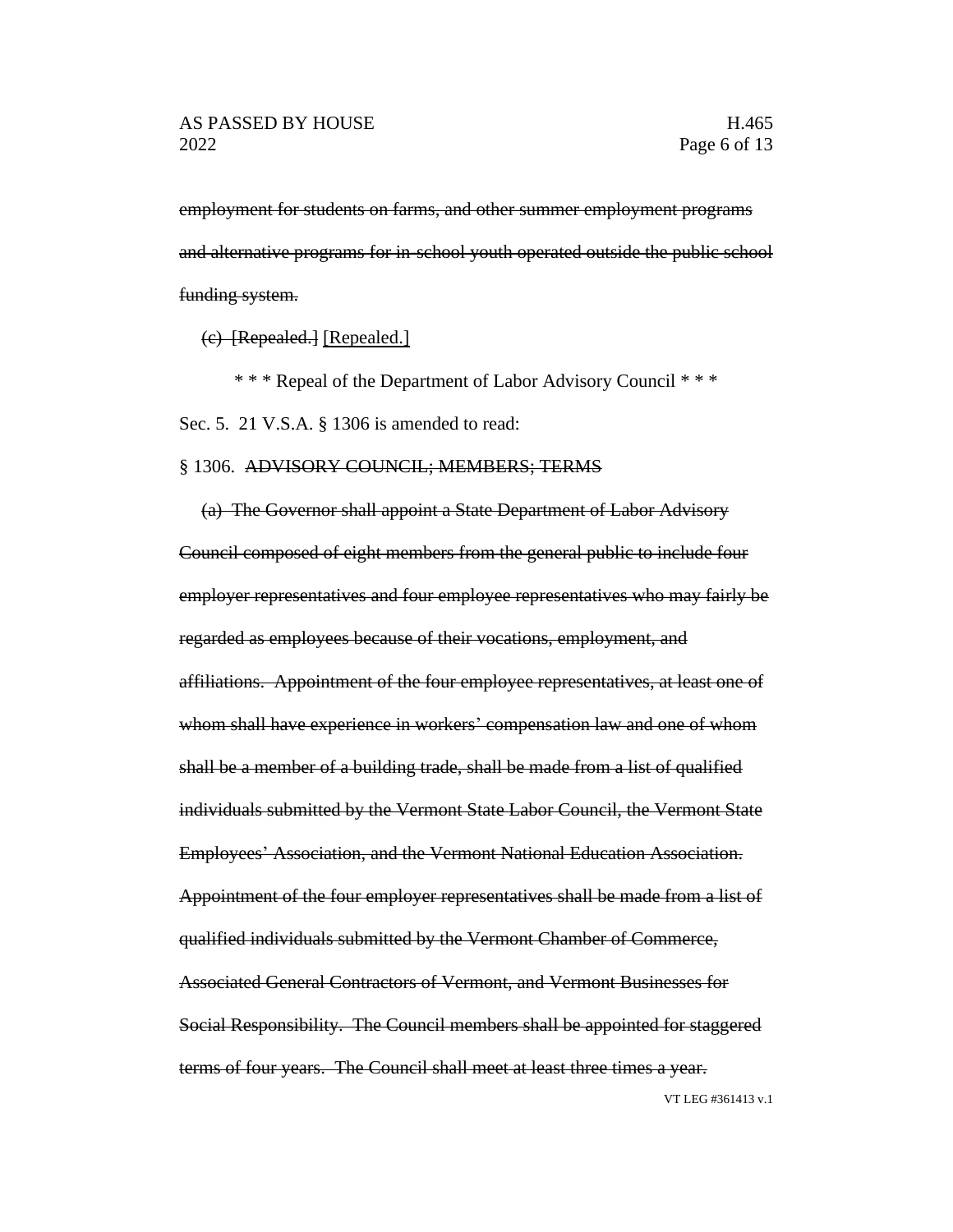(b) The Council shall advise the Commissioner regarding formulating policies by discussing the problems related to the functions and duties of the Department in order to develop impartial solutions and approaches to these issues.

(c) The Commissioner may establish subcommittees composed solely of labor or management representatives and use a portion of the Council's meeting time to meet with these subcommittees.

(d) Each member of the Council who is not a salaried official or State employee or is not otherwise compensated through employment for attending Council meetings is entitled to per diem compensation and reimbursement for expenses as provided in 32 V.S.A. § 1010. [Repealed.]

\* \* \* Repeal of Working Group on State Workforce Development \* \* \* Sec. 6. REPEAL OF WORKING GROUP ON STATE WORKFORCE

## DEVELOPMENT

2017 Acts and Resolves No. 69, Sec. E.1 (State workforce development system; report) is repealed.

\* \* \* Repeal of Council Advisory Committee \* \* \*

Sec. 7. 20 V.S.A. § 2410 is amended to read:

## § 2410. COUNCIL ADVISORY COMMITTEE

(a) Creation. There is created the Council Advisory Committee to provide advice to the Council regarding its duties under this subchapter.

VT LEG #361413 v.1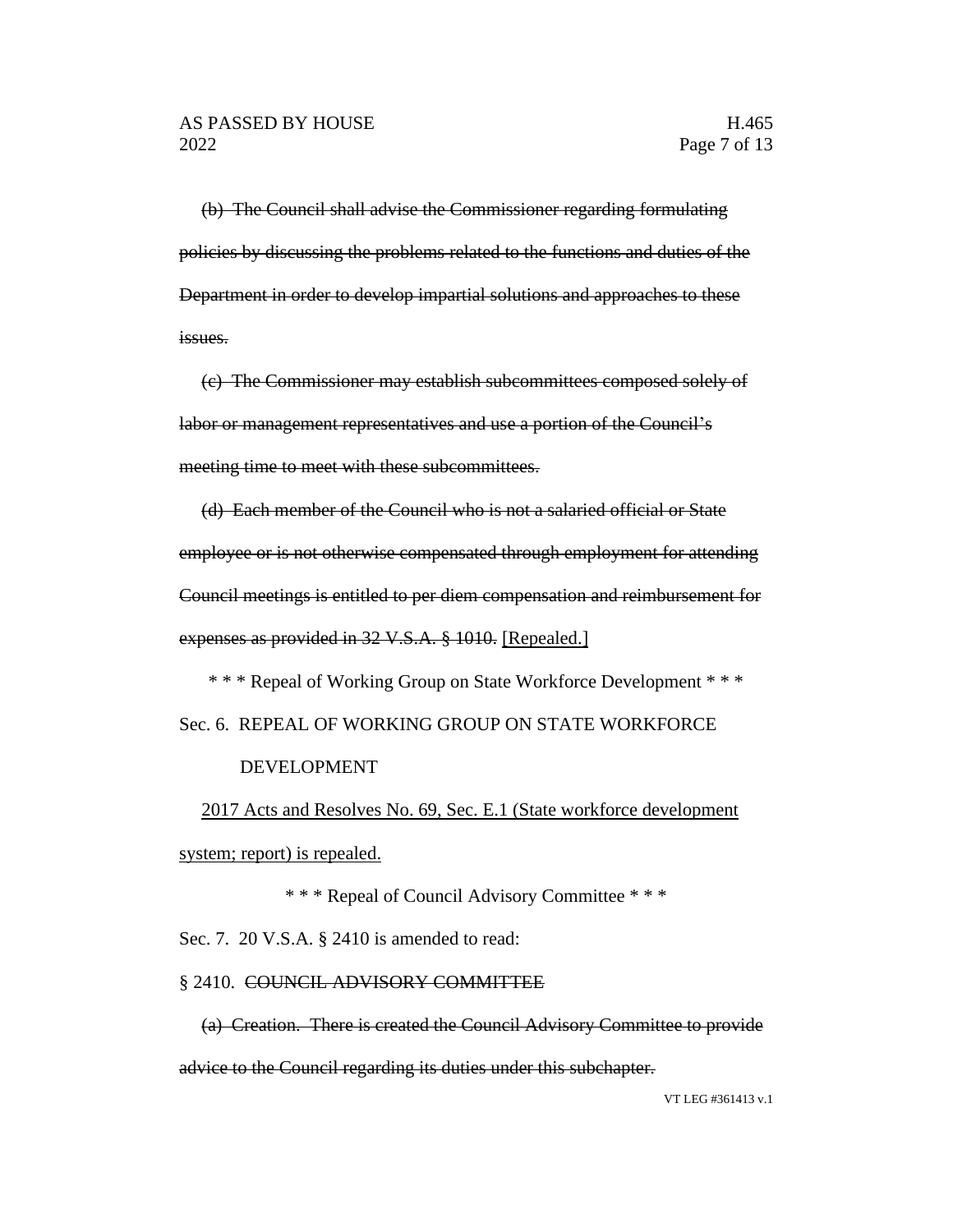(1) The Committee shall specifically advise and assist the Council in developing procedures to ensure that allegations of unprofessional conduct by law enforcement officers are investigated fully and fairly, and to ensure that appropriate action is taken in regard to those allegations.

(2) The Committee shall be advisory only and shall not have any decision-making authority.

(b) Membership. The Committee shall be composed of five individuals appointed by the Governor. The Governor may solicit recommendations for appointments from the Chair of the Council.

(1) Four of these members shall be public members who during incumbency shall not serve and shall have never served as a law enforcement officer or corrections officer and shall not have an immediate family member who is serving or has ever served as either of those officers.

(2) One of these members shall be a retired law enforcement officer.

(c) Assistance. The Executive Director of the Council or designee shall attend Committee meetings as a resource for the Committee.

(d) Reimbursement. Members of the Committee who are not employees of the State of Vermont and who are not otherwise compensated or reimbursed for their attendance shall be entitled to per diem compensation and reimbursement of expenses pursuant to 32 V.S.A. § 1010 for not more than

VT LEG #361413 v.1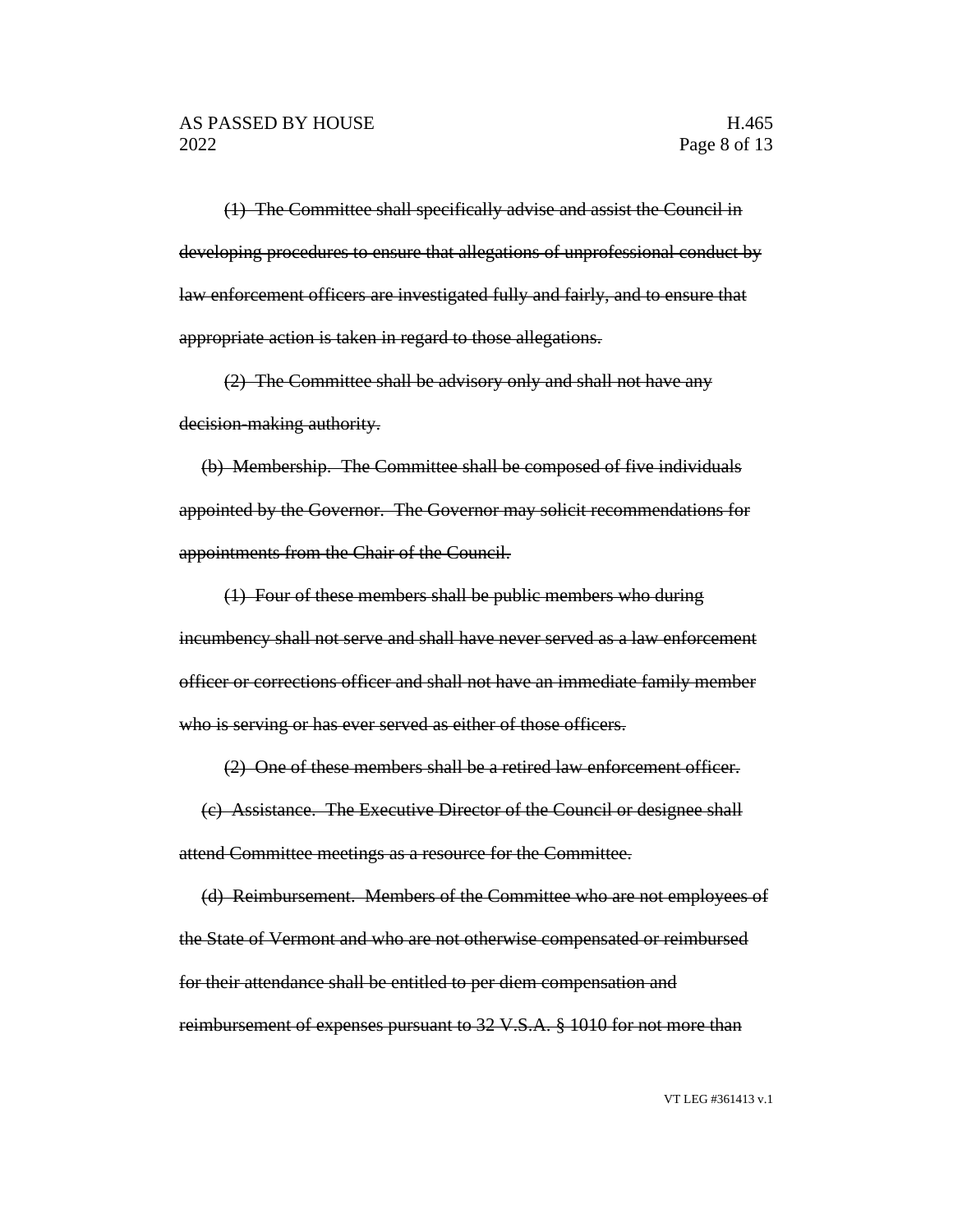five meetings per year. Such payments shall be derived from the budget of the

Council. [Repealed.]

\* \* \* Boards and Commissions; Per Diem Compensation \* \* \*

Sec. 8. 32 V.S.A. § 1010 is amended to read:

# § 1010. MEMBERS OF CERTAIN BOARDS

(a) Except for those members serving ex officio or otherwise regularly

employed by the State, the members of the following boards shall be entitled to

receive \$50.00 in per diem compensation:

- (1) Board of Bar Examiners
- (2) Board of Libraries
- (3) Vermont Milk Commission
- (4) Board of Education
- (5) State Board of Health
- (6) Emergency Board
- (7) Board of Liquor and Lottery
- (8) Human Services Board
- (9) State Fish and Wildlife Board
- (10) State Board of Mental Health
- (11) Vermont Employment Security Board
- (12) Capitol Complex Commission
- (13) Natural Gas and Oil Resources Board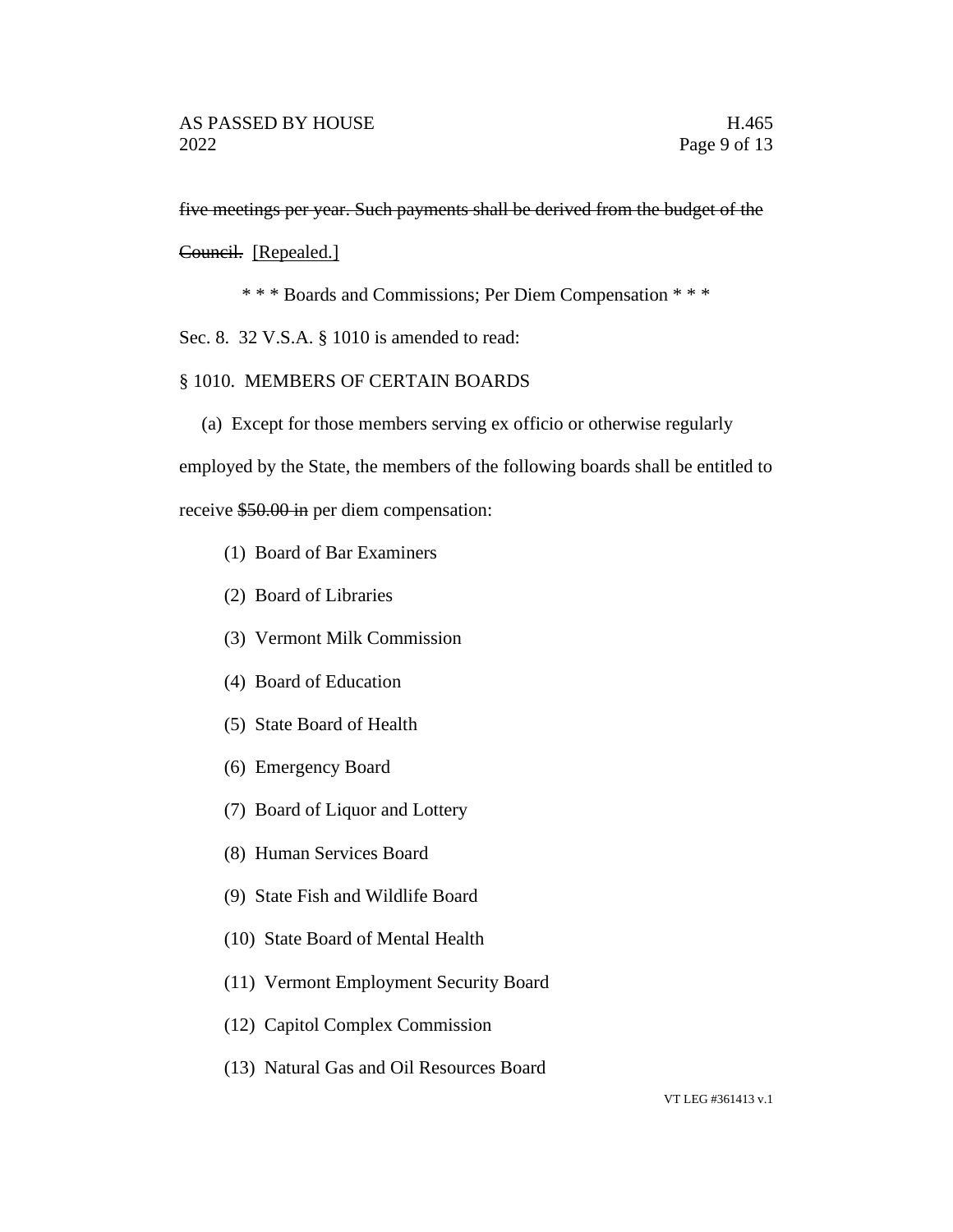- (14) Transportation Board
- (15) Vermont Veterans' Home Board of Trustees
- (16) Advisory Council on Historic Preservation
- (17) The Electricians' Licensing Board
- (18) [Repealed.]
- (19) Emergency Personnel Survivors Benefit Review Board
- (20) Community High School of Vermont Board
- (21) Parole Board
- (b)(1) Notwithstanding any other provision of law, members of

professional or occupational licensing boards or commissions, advisory boards or commissions, appeals boards, promotional boards, interstate boards, supervisory boards and councils, or any other boards, commissions, or similar entities that are not listed in subsection (a) of this section but are otherwise entitled by act of the General Assembly to receive per diem compensation, shall be entitled to receive per diem compensation in the amount of \$50.00 per day for each day devoted to official duties. This subsection shall not reduce the amount of per diem compensation provided by act of the General Assembly to members of boards or commissions entitled to receive more than \$50.00 per day.

(2) "Per diem" means the amount of compensation to which a member of a statutory board or commission is entitled for: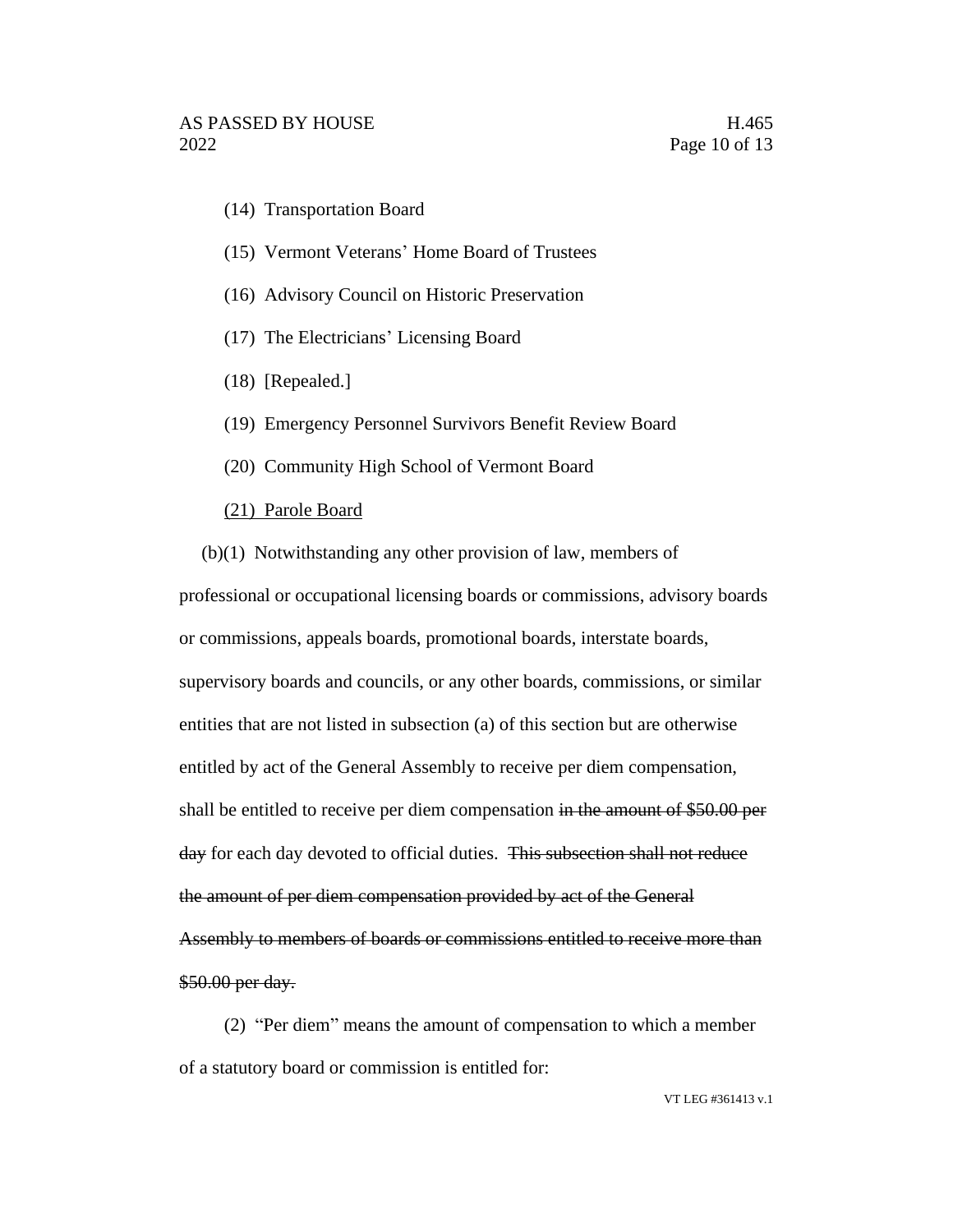(A) attendance at a regular or special meeting of such board or commission or any committee thereof; or

(B) performance of other duties directly related to the efficient conduct of necessary board business as assigned and approved by the chairperson, provided that payment for such duties shall be at the per diem rate prorated for actual time spent performing duties. Proration shall be calculated based on an eight-hour day. Under no circumstances shall the daily payment exceed the per diem amount.

(c) The members of the boards and commissions, including those members serving ex officio or otherwise regularly employed by the State, shall be entitled to receive their actual and necessary expenses when away from home or office upon their official duties.

(d) Notwithstanding the provisions of subsections (a) and (b) of this section, a member shall not be entitled to receive State per diem compensation for any meeting or other official duty for which specific compensation is provided by another source.

VT LEG #361413 v.1 (e) Per diem compensation authorized under this section for members of boards, commissions, councils, and committees and all other management, policymaking, or advisory bodies, including temporary study commissions, of the Executive Branch, whether appointed by the Governor or not, shall be not less than \$50.00 per day and shall be approved pursuant to this subsection.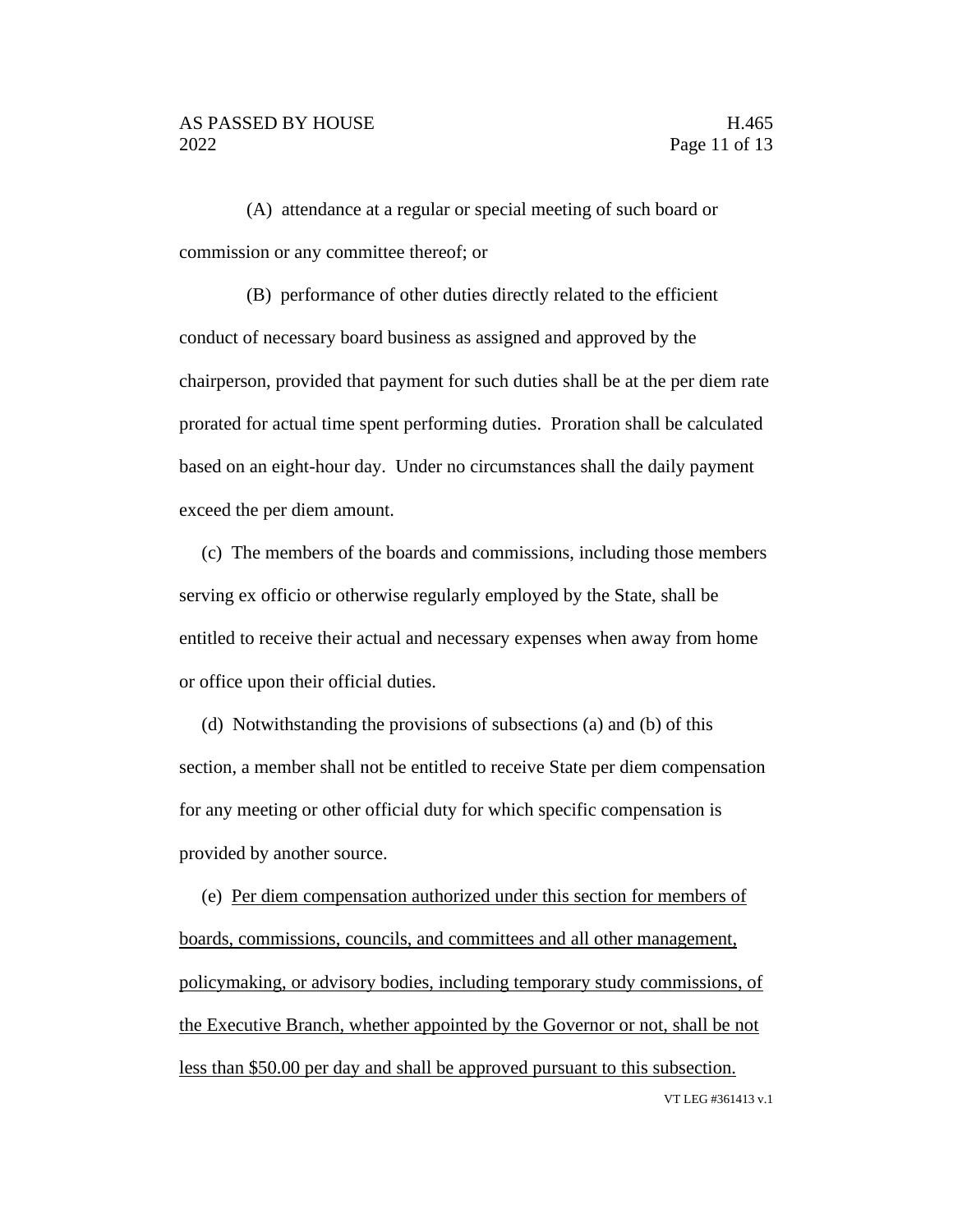(1) The annual budget report of the Governor submitted to the General Assembly as required by 32 V.S.A. § 306 shall contain a separate schedule, by entity, that provides the per diem compensation rate established for the current fiscal year and the per diem rate proposed for the next fiscal year. This schedule shall also provide, by entity, the total per diem amounts paid and total expenses reimbursed for all members of the entity in the most recently ended fiscal year.

(2) In the annual budget documentation submitted to the House and Senate Committees on Appropriations, any agency or department that administers funds for a board, commission, council, and committee and all other management, policymaking, or advisory bodies, including temporary study commissions, shall provide a list of the entities and the current and projected per diem rate and expense reimbursement for each entity.

(f) Members of the Parole Board shall be entitled to receive \$100.00 per diem for each day of official duties together with reimbursement of reasonable expenses incurred in the performance of their duties. [Repealed.]

VT LEG #361413 v.1 (g) The Governor may authorize per diem compensation and expense reimbursement in accordance with this section for members of boards, commissions, councils, and committees and all other management, policymaking, or advisory bodies, including temporary study commissions, created by executive order. Per diems and expense reimbursement authorized